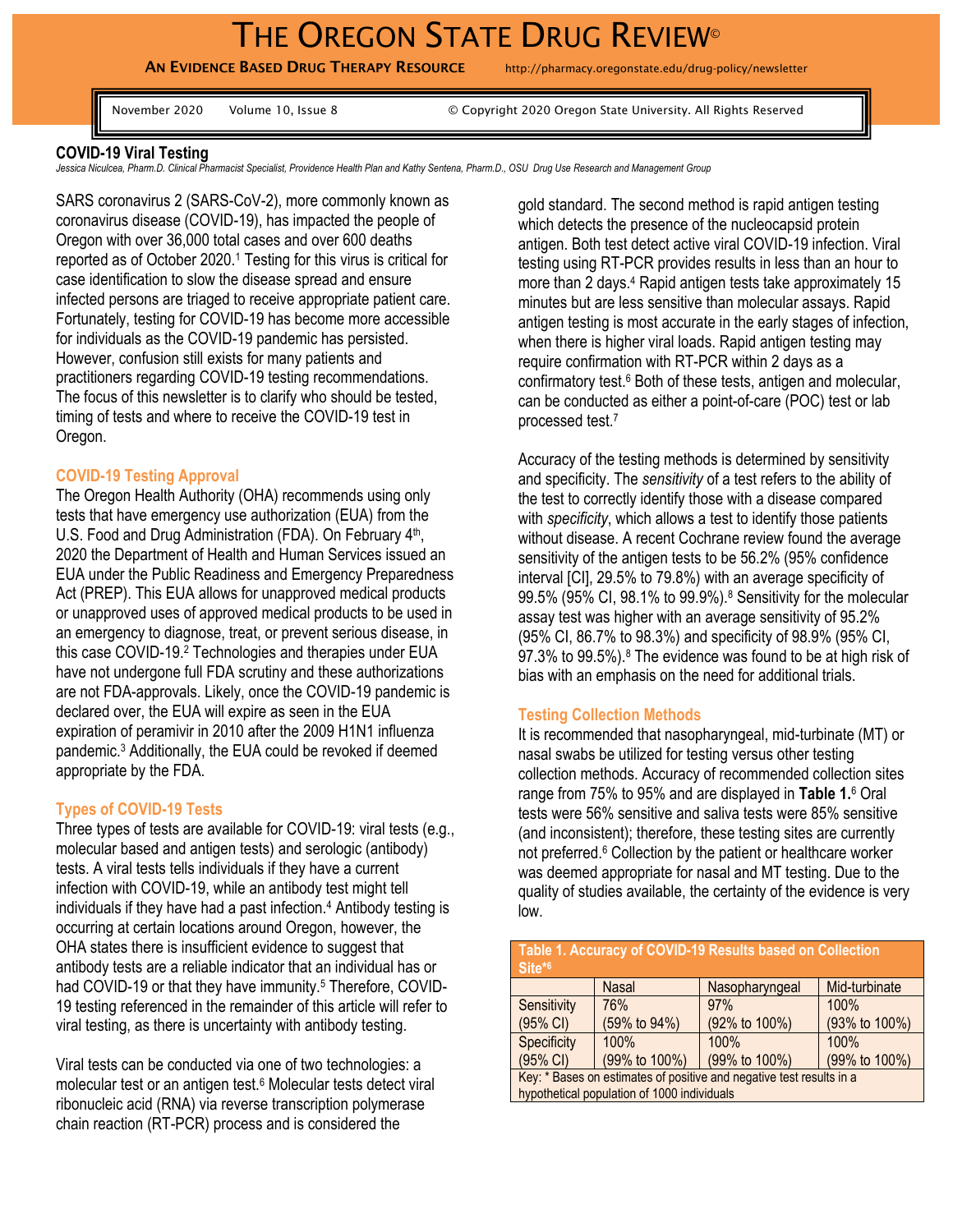# **Timing of Testing**

Close contacts of confirmed or presumptive COVID-19 cases are recommended to be tested 3-14 days after exposure, although the optimal time for testing remains unknown.<sup>9</sup> Recommendations for the timing of testing for other populations are as follows:<sup>6</sup>

- Symptomatic individuals: tested as soon as possible.
- Patients undergoing surgery: ideally 48-72 hours before surgery.
- Patients undergoing immunosuppressive procedures: ideally 48-72 hours before procedure.

If suspicion is low for COVID-19 the Infectious Diseases Society of America (IDSA) recommends not repeating the test if results are negative; however, the test should be repeated in light of a negative test result if the patient is hospitalized or at high suspicion of having COVID-19.<sup>6</sup> Repeat testing should take place within 24-48 hours of a negative test result if an individual is an appropriate candidate for repeat testing. $6$  If a patient tests positive, there is no need to retest for at least 3 months.<sup>6</sup>

## **Recommendations for Who Should be Tested**

OHA published updates in October for COVID-19 recommendations relating to viral testing for individuals with symptoms (**Table 2**) and without symptoms (**Table 3**). 9 Additional guidance on who should receive testing if resources are limited is available on the OHA website. <sup>9</sup> Per the Centers for Disease Control and Prevention (CDC), COVID-19 symptoms may appear 2-14 days after exposure to the virus.<sup>10</sup> Additionally, OHA recently recommends that close contacts of confirmed or presumptive COVID-19 cases, people exposed to COVID-19 in a congregate setting, and migrant/seasonal agricultural workers upon arrival in Oregon be tested for COVID-19 regardless of whether they have symptoms or not.<sup>9</sup> Clinicians may order commercial tests based on their clinical judgement.

#### **Table 2. OHA Recommendations for COVID-19 viral testing for any person with new onset of a COVID-19 –like illness which includes, but not limited to:<sup>9</sup>**

- **Fever or chills**
- **Shortness of breath or difficulty breathing**
- **Headache**
- **New loss of taste or smell**
- **Congestion or runny nose**
- **Cough**
- **Fatigue**
- **Muscle or body aches**
- **Sore throat Nausea or**
- **vomiting**
- **Diarrhea**

**Table 3. OHA Recommendations for COVID-19 viral testing for people without symptoms of a COVID-19-like illness limited to the following groups:<sup>9</sup>**

- **People who identify as Black, African-American, Latino, Latina, Latino, American Indian/Alaska Native, Asian, Asian American or Pacific Islander**
- **People who identify as having a disability**
- **People whose first language is not English**

**COVID-19 Testing is available to all Oregon Health Plan (OHP) members at no cost<sup>12</sup>**

## **Interpreting COVID-19 Test Results to Patients**

OHA has provided messaging for providers to utilize with patients regarding the accuracy of COVID-19 viral tests and antibody tests (**Figure 1 and Figure 2**).<sup>9</sup> Patients should be considered non-contagious if it has been at least 10 days since symptom onset and fever free for at least 24 hours. If a patient has been in close contact with someone with COVID-19 and tests negative, they should still self-isolate for at least 14 days.<sup>11</sup>

#### **Figure 1. Test Results and Accuracy Limitations - messaging for patients** *with* **symptoms of COVID-19<sup>9</sup>**

| Messaging to patients with symptoms of COVID-19 |                                                                                                                                                                                |                                                                                                                                                                                                                             |  |  |
|-------------------------------------------------|--------------------------------------------------------------------------------------------------------------------------------------------------------------------------------|-----------------------------------------------------------------------------------------------------------------------------------------------------------------------------------------------------------------------------|--|--|
|                                                 | <b>Viral test</b>                                                                                                                                                              | <b>Antibody test</b>                                                                                                                                                                                                        |  |  |
| <b>Positive</b>                                 | You have COVID-19, Protect<br>your community by isolating<br>according to public health<br>recommendations.                                                                    | Approximately half of test results may<br>be falsely positive.* Even if you do<br>have antibodies, it's not yet known<br>whether they provide protection<br>against reinfection.                                            |  |  |
| <b>Negative</b>                                 | Tests are falsely negative in<br>about 30% of patients with<br>symptoms. Assume that you<br>have COVID-19 and protect<br>vour community by isolating<br>until you feel better. | Your symptoms may be caused by an<br>illness that is not COVID-19. Results<br>may also be falsely negative even if<br>vou have or had COVID-19. Antibody<br>tests may not become positive for<br>weeks following infection. |  |  |

#### **Figure 2. Test Results and Accuracy Limitations - messaging for patients** *without* **symptoms of COVID-19<sup>9</sup>**

| Messaging to patients without symptoms of COVID-19 |                                                                                                                                                       |                                                                                                                                                                                  |  |  |
|----------------------------------------------------|-------------------------------------------------------------------------------------------------------------------------------------------------------|----------------------------------------------------------------------------------------------------------------------------------------------------------------------------------|--|--|
|                                                    | <b>Viral test</b>                                                                                                                                     | <b>Antibody test</b>                                                                                                                                                             |  |  |
| <b>Positive</b>                                    | You have COVID-19. You may<br>or may not develop symptoms.<br>Protect your community by<br>isolating according to public<br>health recommendations.   | Approximately half of test results may<br>be falsely positive.* Even if you do<br>have antibodies, it's not yet known<br>whether they provide protection<br>against reinfection. |  |  |
| <b>Negative</b>                                    | You may have COVID-19.<br>Tests may be falsely negative,<br>and a negative result provides<br>no indication that you are<br>protected from infection. | Results may be falsely negative even<br>if you have or had COVID-19.<br>Antibody tests may not become<br>positive for weeks following infection.                                 |  |  |

" False positive rate depends on the specificity of the test used and the prevalence of COVID-19 in the community

# **Where to Direct Individuals for Testing**

OHA recommends individuals contact their primary healthcare provider or clinic if they believe they need testing. For individuals without a doctor, OHA has a phone number, 211,



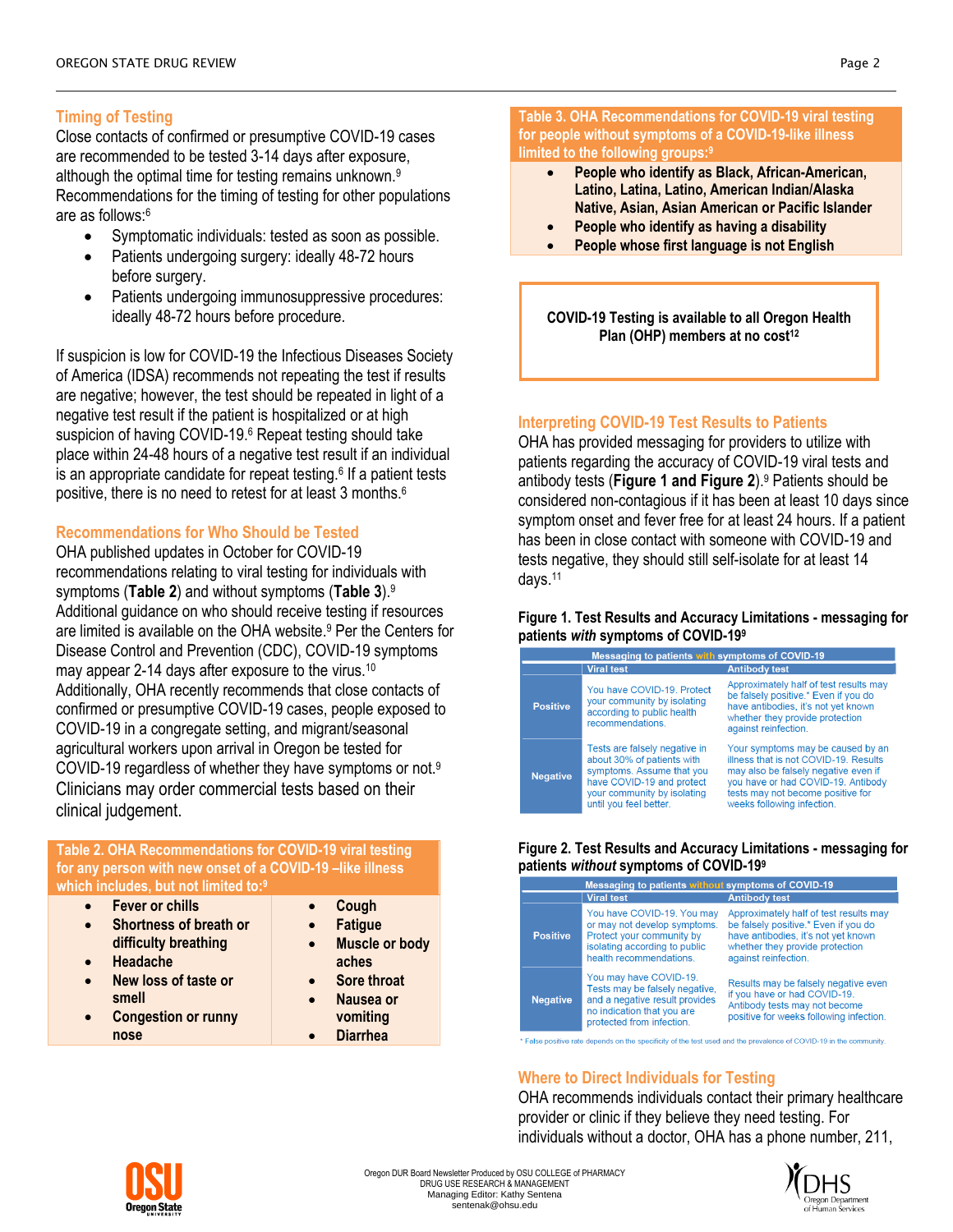that will provide individuals with help for finding nearby clinics that test for COVID-19.<sup>12</sup> Additionally, the OHA website has a COVID-19 test site finder map that individuals can utilize by submitting their address, ZIP code, or city and a list of nearby COVID-19 testing sites will populate.<sup>13</sup> Sites listed include clinics, urgent care sites, and pharmacies that test for COVID-19. Providers and other individuals can contribute to the map by submitting a new location that tests for COVID-19 on the interactive map. New locations are reviewed and the map is usually updated within 12 hours with the new location.<sup>13</sup> Additionally, patients may be directed to their respective county website which lists COVID-19 testing sites in their region.

Oregon COVID-19 Testing Sites can be found at: <https://govstatus.egov.com/or-oha-covid-19-testing>

For testing sites in Oregon, the majority require appointments to be made ahead of time. This may prove to be difficult for patients who are not established with a primary care provider, do not have a phone, or do not have internet access to schedule an appointment. Two organizations that are currently accepting individuals for COVID-19 testing with no appointment required are: 14,15

Oregon Health and Science University (OHSU):

[https://www.ohsu.edu/health/coronavirus-resources#section-](https://www.ohsu.edu/health/coronavirus-resources#section-1117926)[1117926](https://www.ohsu.edu/health/coronavirus-resources#section-1117926)

Virginia Garcia Medical Center (select events): <https://virginiagarcia.org/coronavirus/>

## **Pharmacy Testing Sites**

Some of the most convenient locations for patients to receive COVID-19 testing include pharmacies. Rite Aid and Walgreens have COVID-19 testing sites provided at no cost. Rite Aid currently has 17 locations and Walgreens has 2 locations performing COVID-19 tests in Oregon.16,17 Safeway and Albertsons are also offering testing at pharmacies but for an approximate cost of \$140 each.

Rite Aid: [https://www.riteaid.com/pharmacy/services/covid-19](https://www.riteaid.com/pharmacy/services/covid-19-testing) [testing.](https://www.riteaid.com/pharmacy/services/covid-19-testing)

Walgreens:<https://www.walgreens.com/findcare/covid19/testing>

Patients can access testing by completing a screening survey online to determine eligibility, receive an appointment for testing, have the test performed by the patient or pharmacist using a nasal swab, and have test results relayed back to the patient via email or phone call.<sup>16,17</sup>

# **The Role of the Provider**

Information regarding COVID-19 testing changes rapidly. In order to provide accurate information and minimize confusion, it is paramount that providers stay up to date on information regarding COVID-19 testing. Providers and patients can utilize reliable sources of information for COVID-19 testing, such as,



the OHA and CDC. In this way, accurate and optimal patient care can be provided to the individuals of Oregon.

Additional information on Coronavirus Management can be found at

[https://pharmacy.oregonstate.edu/drug](https://pharmacy.oregonstate.edu/drug-policy/newsletters/coronavirus-management)[policy/newsletters/coronavirus-management](https://pharmacy.oregonstate.edu/drug-policy/newsletters/coronavirus-management)

*Peer Reviewed By: James Lewis, Pharm.D., FIDSA, Clinical Supervisor for Infectious Disease, Oregon Health and Science University, Portland, Oregon* 

#### References:

- 1. COVID-19 Updates. Oregon Health Authority. Available at: [https://govstatus.egov.com/OR-OHA-COVID-19.](https://govstatus.egov.com/OR-OHA-COVID-19) Last accessed on October 9, 2020.
- 2. Declaration Under The Public Readiness And Emergency Preparedness Act For Medical Countermeasures Against COVID-19. Federal Register. Available at[: https://www.federalregister.gov/documents/2020/03/17/2020-](https://www.federalregister.gov/documents/2020/03/17/2020-05484/declaration-under-the-public-readiness-and-emergency-preparedness-act-for-medical-countermeasures) [05484/declaration-under-the-public-readiness-and-emergency](https://www.federalregister.gov/documents/2020/03/17/2020-05484/declaration-under-the-public-readiness-and-emergency-preparedness-act-for-medical-countermeasures)[preparedness-act-for-medical-countermeasures.](https://www.federalregister.gov/documents/2020/03/17/2020-05484/declaration-under-the-public-readiness-and-emergency-preparedness-act-for-medical-countermeasures) Last accessed on October 6, 2020.
- 3. Emergency Use Authorization Of Peramivir IV Fact Sheet For Health Care Providers. United States Food & Drug Administration. Available at: [https://www.fda.gov/media/77787/download.](https://www.fda.gov/media/77787/download) Last accessed on October 6, 2020.
- 4. COVID-19 Testing Overview. Centers for Disease Control and Prevention. Available at[: https://www.cdc.gov/coronavirus/2019-ncov/symptoms](https://www.cdc.gov/coronavirus/2019-ncov/symptoms-testing/testing.html)[testing/testing.html.](https://www.cdc.gov/coronavirus/2019-ncov/symptoms-testing/testing.html) Last accessed on October 9, 2020.
- 5. Antibody Testing: What We Know Right Now. Oregon Health Authority. Available at[: https://govstatus.egov.com/or-oha-covid-19-testing.](https://govstatus.egov.com/or-oha-covid-19-testing) Last accessed on October 9, 2020.
- 6. Hanson K, Caliendo A, Arias C, et al. Infectious Disease Society of America Guidelines On The Diagnosis Of COVID-19*. Infectious Disease Society of America*. Available at[: https://www.idsociety.org/practice](https://www.idsociety.org/practice-guideline/covid-19-guideline-diagnostics/)[guideline/covid-19-guideline-diagnostics/](https://www.idsociety.org/practice-guideline/covid-19-guideline-diagnostics/) . Last accessed on October 19, 2020.
- 7. Coronavirus Testing Basics. United States Food & Drug Administration. Available at[: https://www.fda.gov/consumers/consumer](https://www.fda.gov/consumers/consumer-updates/coronavirus-testing-basics)[updates/coronavirus-testing-basics.](https://www.fda.gov/consumers/consumer-updates/coronavirus-testing-basics) Last accessed on October 9, 2020.
- 8. Dines J, Deeks JJ, Adriano A, et al. Rapid, Point-of-care Antigen and Molecular-based Tests for Diagnosis of SARS-CoV-2 Infection (Review). *Cochrane Database of Systematic Reviews*. 2020; Issue 8. Art. No.: CD013705.
- 9. COVID-19 testing recommendations for health care providers. Oregon Health Authority. Available at: [https://sharedsystems.dhsoha.state.or.us/DHSForms/Served/le2267.pdf.](https://sharedsystems.dhsoha.state.or.us/DHSForms/Served/le2267.pdf)

Last accessed on October 9, 2020. 10. Symptoms of coronavirus. Centers for Disease Control and Prevention.

- Available at[: https://www.cdc.gov/coronavirus/2019-ncov/symptoms](https://www.cdc.gov/coronavirus/2019-ncov/symptoms-testing/symptoms.html)testing/symptoms.html</u>. Last accessed on October 9, 2020 11. Duration of Isolation and Precautions for Adults with COVID-19. Centers
- for Disease Control and Prevention. Available at: https://www.cdc.gov/coronavirus/2019-ncov/hcp/duration-isolation.html. Last accessed on November 5, 2020.
- 12. Oregon Health Plan and the Novel Coronavirus (COVID-19). Oregon Health Authority. Available at: [https://www.oregon.gov/oha/HSD/OHP/Pages/ohp-covid-19.aspx.](https://www.oregon.gov/oha/HSD/OHP/Pages/ohp-covid-19.aspx) Last accessed on October 9, 2020.
- 13. COVID-19 Testing in Oregon. Oregon Health Authority. Available at: [https://govstatus.egov.com/or-oha-covid-19-testing.](https://govstatus.egov.com/or-oha-covid-19-testing) Last accessed on October 6, 2020.
- 14. OHSU Drive-up Testing. Oregon Health and Science University. Available at[: https://www.ohsu.edu/health/coronavirus-resources#section-1117926.](https://www.ohsu.edu/health/coronavirus-resources#section-1117926)  Last accessed on October 6, 2020.
- 15. COVID-19 What You Need To Know. Virginia Garcia Memorial Health Center. Available at[: https://virginiagarcia.org/coronavirus/.](https://virginiagarcia.org/coronavirus/) Last accessed on October 6, 2020.

Oregon DUR Board Newsletter Produced by OSU COLLEGE of PHARMACY DRUG USE RESEARCH & MANAGEMENT Managing Editor: Kathy Sentena sentenak@ohsu.edu